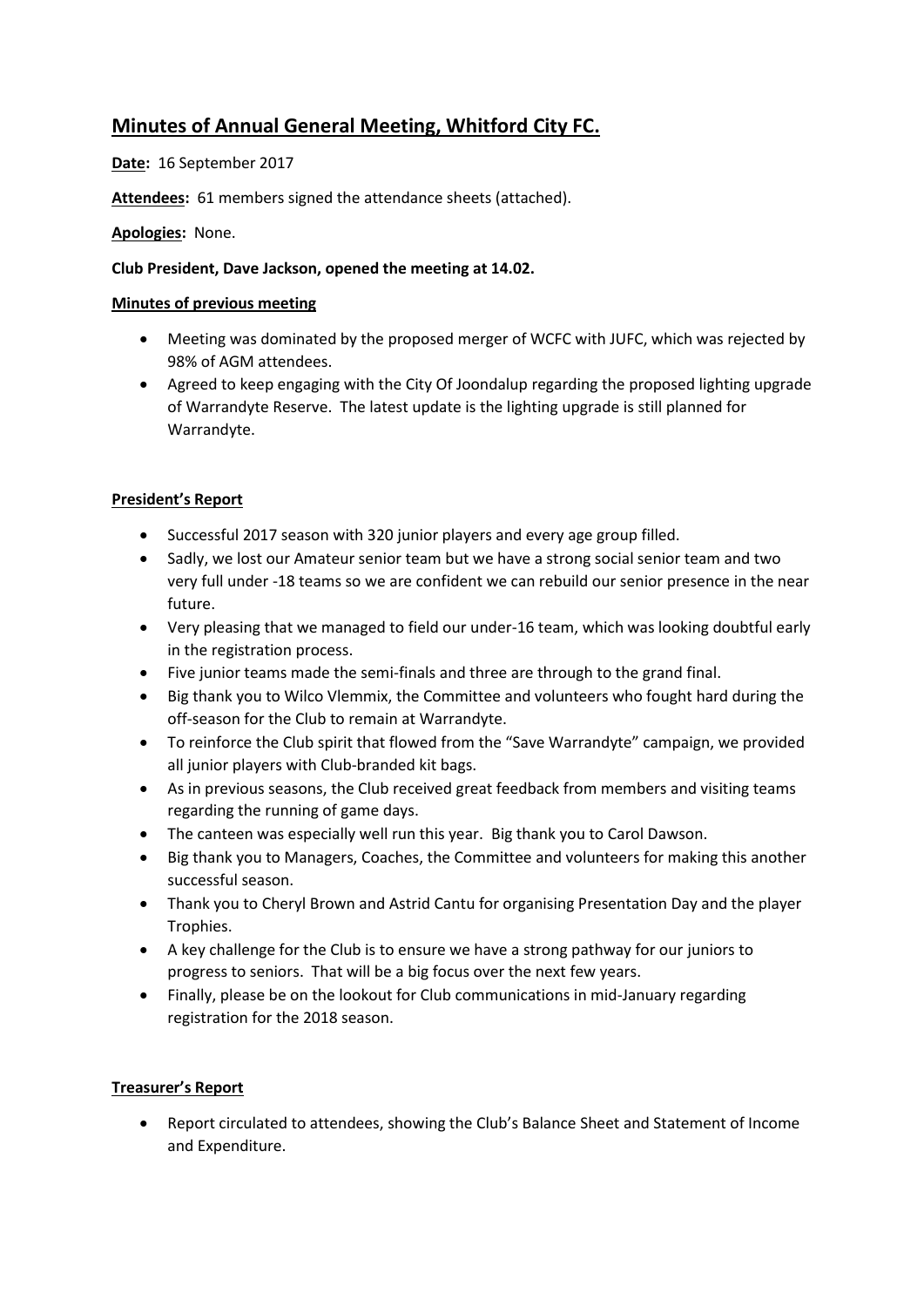- The Club remains in a sound financial position, with sufficient funds to replace depreciating assets when required and can be confident of covering unforseen events.
- In 2017, the Club operated at a small profit, adding to reserves.
- Member fees have now been the same for five years and will most likely be held at that level again in 2018.

#### **Election of Office Bearers**

- Dave Jackson standing down as President after 4 years but will remain on the Committee.
- Maria Waton standing down as Secretary but will remain on the Committee.
- Chris Shaughnessy has returned to the UK, vacating the Scheduler role.
- The following office bearers were elected:
	- o President Mick Lee
	- o Vice President Wilco Vlemmix
	- o Treasurer Andrew Ward
	- o Secretary Cheryl Brown
	- o Registrar Lisa Jackson & Maria Udall
	- o Scheduler To be filled.

#### **Election of General Committee Members**

- The following people were elected to the Committee:
	- o Dave Jackson Coaching
	- o Sue Howey IT
	- o Justin Morrison Equipment
	- o Mary Ward Uniforms & Merchandise
	- o Carol Dawson Canteen
	- o Astrid Cantu
	- o Maria Waton
- Others were encouraged to consider getting involved in the Committee.

#### **Special Resolution to Change the Club Constitution**

- Notice of this special resolution was provided to members 21 days prior to this Annual General Meeting.
- As stated in that notice, this special resolution needs to be passed by a three quarters majority of members present at this Annual General Meeting.
- The special resolution is as follows:

Whitford City Junior Soccer Club (Inc) resolves to adopt the draft rules of association that were provided to members on 26 August 2017 (attached) in place of the existing rules of association, which were last amended 22 September 1998.

The special resolution was passed by unanimous vote of the members in attendance.